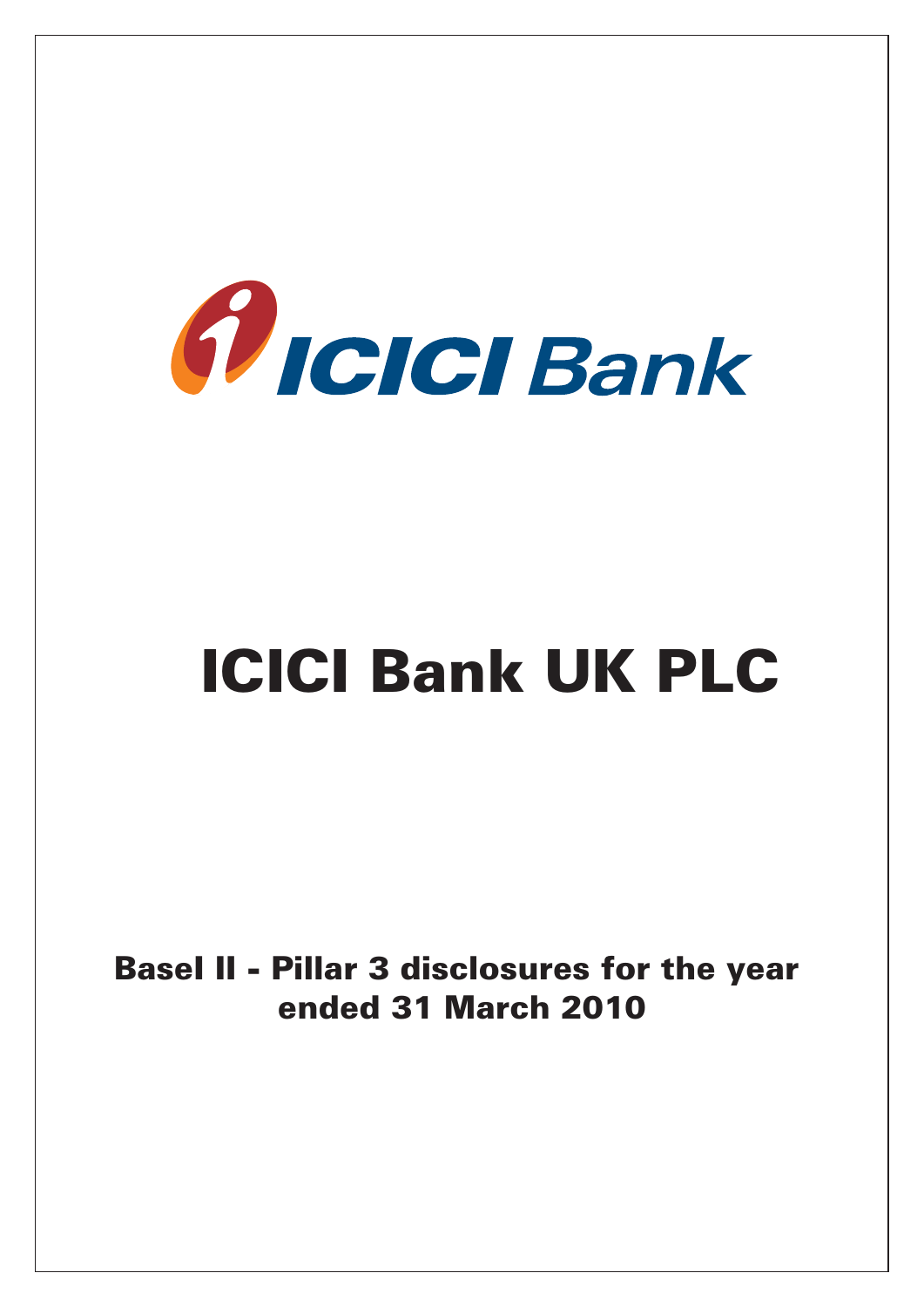

# **1. Overview**

## **Background**

ICICI Bank UK PLC ("the Bank") is a UK bank regulated by the Financial Services Authority (FSA) and a wholly owned subsidiary of ICICI Bank Limited. ICICI Bank UK PLC has adopted from 1 January 2008 the guidelines issued under the Basel II regime. The Capital Requirements Directive (Basel II) sets out new disclosure requirements for banks operating under the Framework. This documents details the Pillar 3 disclosure requirements and is in addition to the consolidated Basel II – Pillar 3 Disclosures made by ICICI Bank Limited ("the Parent Bank").

## Basis of disclosures

The disclosures have been prepared for ICICI Bank UK PLC.

#### Scope of application of Directive requirements

The Pillar 3 disclosures have been prepared for ICICI Bank UK PLC in accordance with the rules laid out in the FSA handbook BIPRU Chapter 11. These disclosures should be read in conjunction with those made by the Parent Bank as part of their Basel II – Pillar 3 Disclosures (Consolidated).

## **Frequency**

This report will be made on an annual basis. The disclosures will be as at the Accounting Reference Date (ARD), i.e. as at 31 March, and will be published along with the publication of the Annual Report & Accounts from FY2010 onwards.

## Media and Location

The report will be published on the ICICI Bank UK PLC corporate website as part of the Annual Report (www.icicibank.co.uk). The Parent Bank's consolidated disclosures for FY2010 are available at http://www.icicibank.com/aboutus/zip/BASELIIPillar-3Disclosures.pdf.

## Verification

The Pillar 3 disclosures have been prepared purely for explaining the basis on which the Bank has prepared and disclosed certain capital requirements and information about the management of certain risks and for no other purpose. They do not constitute any form of financial statement and must not be relied upon in making any judgement on the Bank.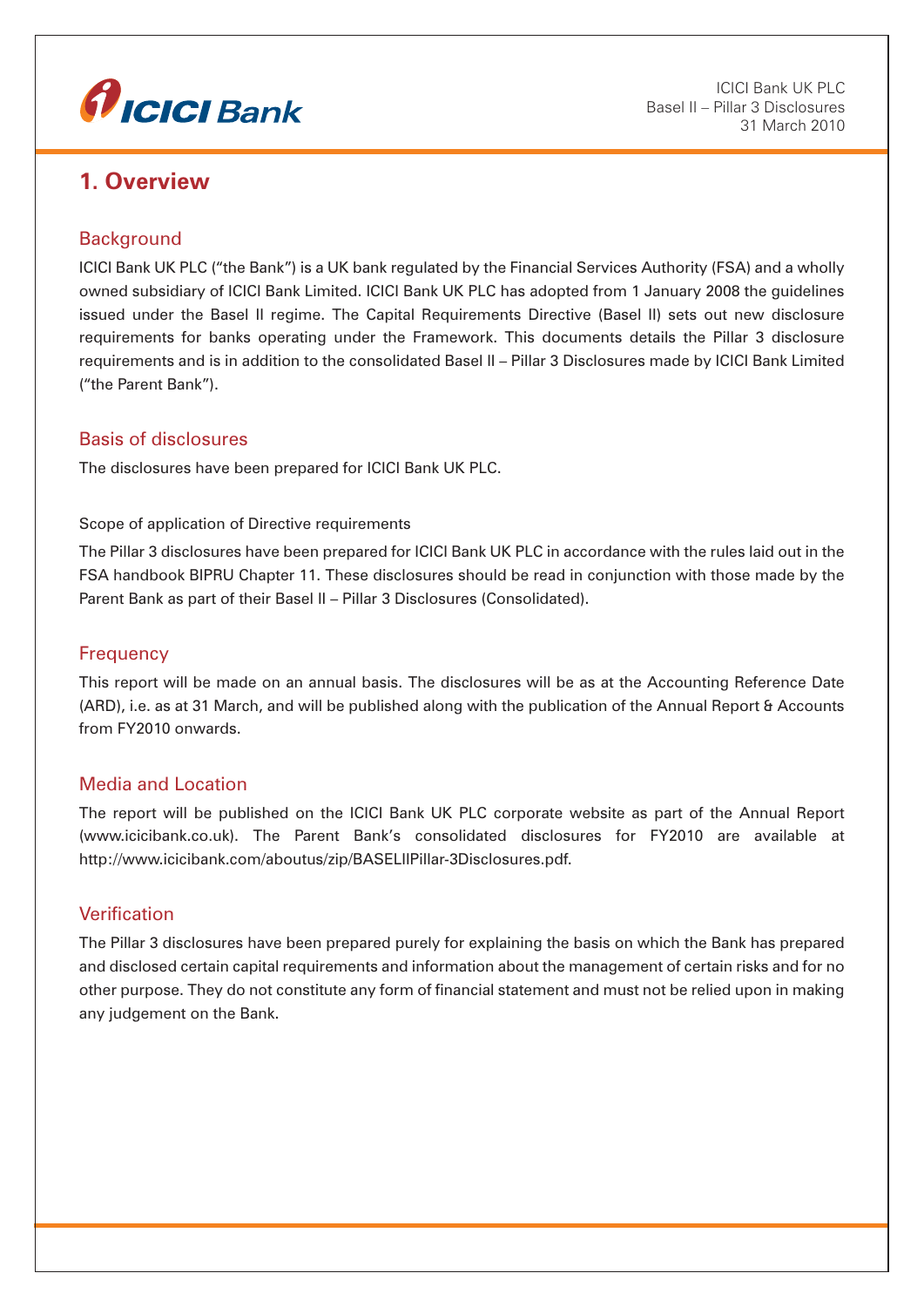

# **2. Capital adequacy**

The Bank determines its Pillar 1 regulatory capital requirement based on the following approaches:

- Credit risk standardised approach
- Operational risk basic indicator approach
- Market risk standardised approach adopting the following methodologies:
	- Interest rate risk Maturity Ladder approach
	- Foreign exchange risk Standardised approach
	- Options risk Standardised approach

The Bank plans to always maintain capital over and above the minimum required in order to meet its projected growth.

The Bank estimates the capital requirements in line with the regulatory guidelines issued by FSA. Capital is provided for the purposes of unforeseen and unexpected events based on the risk assessment for each of the underlying asset classes in the Bank's portfolio. Further, in line with industry practice, the Bank acknowledges that capital is not the only mitigating factor for all unforeseen events and contingencies therefore appropriate risk management and governance practices are in place to actively monitor the risks the Bank is exposed to in the course of executing its business. Further, the Bank in line with the regulatory requirements of FSA and the Parent Bank's regulator RBI has instituted an Internal Capital Adequacy Assessment Process (ICAAP) which is used to estimate the capital requirements in line with the risk appetite of the Bank. The ICAAP is approved by the Board Risk and Credit Committee (BRCC) of the Bank.

The amount and composition of the Bank's capital requirement is determined by assessing the minimum capital requirement under Pillar 1 based upon the Capital Requirements Directive (CRD), the impact of stress and scenario tests, the Bank's Individual Capital Guidance and the capital requirement that is consistent with the Bank's target external rating.

The following table shows the Bank's Pillar 1 capital requirement by each of the standardised credit risk exposure classes:

|                                                | USD million                               |
|------------------------------------------------|-------------------------------------------|
| <b>Standardised approach - asset classes</b>   | <b>Pillar 1 Capital requirement as at</b> |
|                                                | <b>31 March 2010</b>                      |
| Central government or central banks            | 0.00                                      |
| Institutions                                   | 85.51                                     |
| Corporate                                      | 325.48                                    |
| Retail                                         | 0.05                                      |
| Securitised investments                        | 18.23                                     |
| Short term claims on institutions or corporate | 12.96                                     |
| <b>CIU</b>                                     | 2.83                                      |
| Other items                                    | 14.43                                     |
| <b>Total</b>                                   | 459.49                                    |
|                                                |                                           |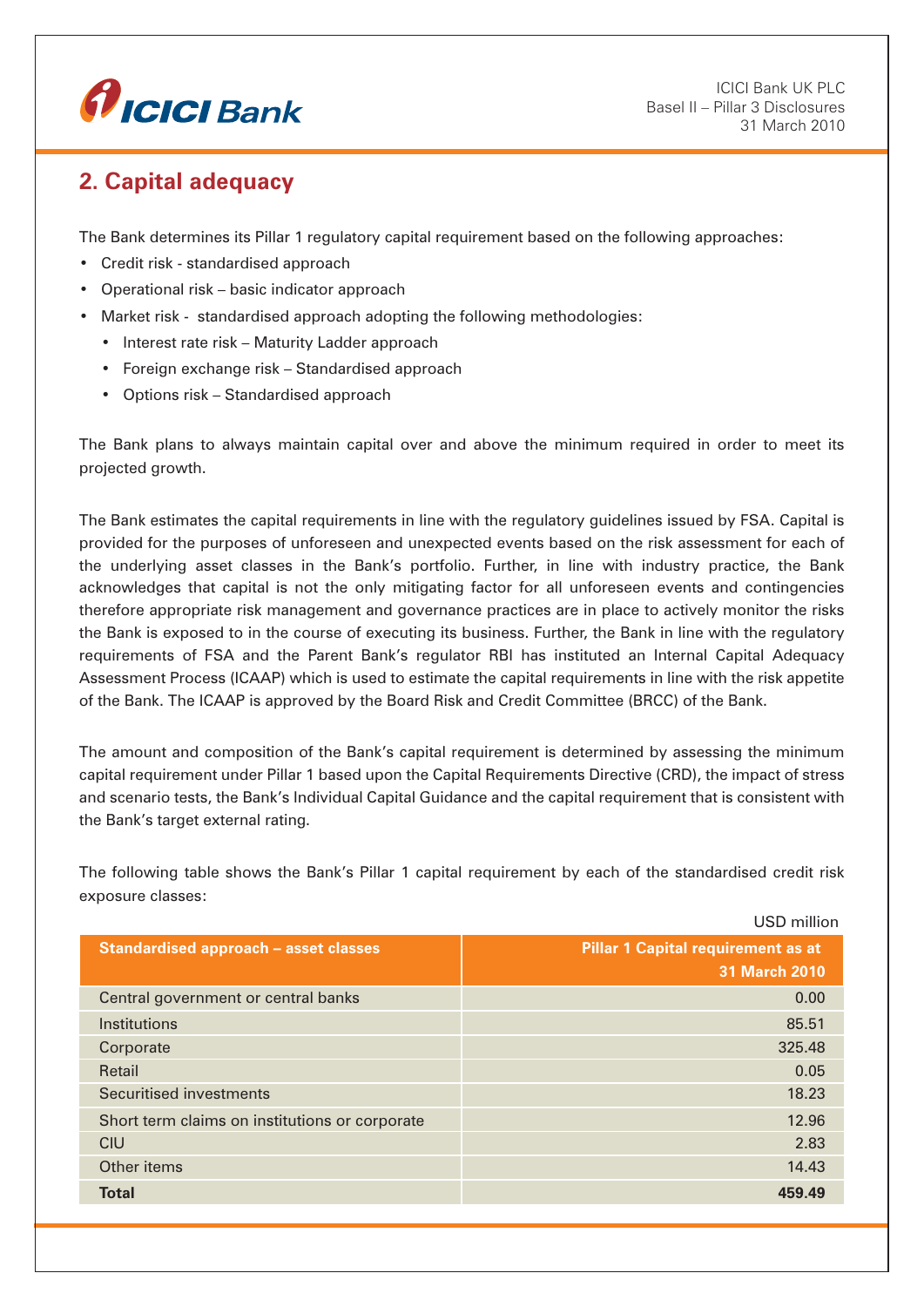

# **3. Counterparty credit risk**

Counterparty credit risk (CCR) in the context of this disclosure is the risk that the counterparty to a derivative transaction posted to either the Banking Book or Trading Book could default before the final settlement of the transaction's cash flows.

The Bank measures exposure value on counterparty credit exposures under the CCR mark to market method. This exposure value is derived by adding the gross positive fair value of the contract (replacement cost) to the contracts potential credit exposure, which is derived by applying a multiple based on the contracts residual maturity to the notional value of the contract.

As at 31 March 2010, the notional principal values of the derivative instruments along with the gross positive and gross negative fair value were:

|                         |                    |                  |                   | USD million       |
|-------------------------|--------------------|------------------|-------------------|-------------------|
| <b>Instrument</b>       | <b>Non-Trading</b> |                  | <b>Trading</b>    |                   |
|                         | <b>Notional</b>    | <b>Notional</b>  | <b>Gross</b>      | <b>Gross</b>      |
|                         | <b>Principal</b>   | <b>Principal</b> | <b>Positive</b>   | <b>Negative</b>   |
|                         |                    |                  | <b>Fair value</b> | <b>Fair value</b> |
| Exchange rate contracts |                    | 1,928,551        | 64,934            | 90,212            |
| Interest rate contracts | 700,064            | 3,458,747        | 102,022           | 112,354           |

The following table details the counterparty credit risk exposure calculation:

|                                           | USD million  |
|-------------------------------------------|--------------|
|                                           | <b>Value</b> |
| Gross positive fair value of contracts    | 166.96       |
| Potential credit exposure                 | 85.04        |
| <b>Counterparty credit risk exposures</b> | 252.00       |

# **4. Credit risk and dilution risk**

### Loan impairment provisions

The Group regularly reviews its loan portfolios to assess for impairment. Impairment provisions are established to recognise incurred impairment losses in loan portfolios carried at amortised cost. In determining whether an impairment has occurred at the balance sheet date, the Bank considers whether there is any observable data indicating that there has been a measurable decrease in the estimated future cash flows or their timings; such observable data includes whether there has been an adverse change in the payment status of borrowers or changes in economic conditions that correlate with defaults on loan repayment obligations.

Collectively assessed impairment allowances cover credit losses inherent in portfolios with similar economic characteristics when there is objective evidence to suggest that they contain impaired claims, but the individual impaired items cannot yet be identified. In assessing the need for collective loss allowances, management considers factors such as credit quality, portfolio size, concentrations, and economic factors.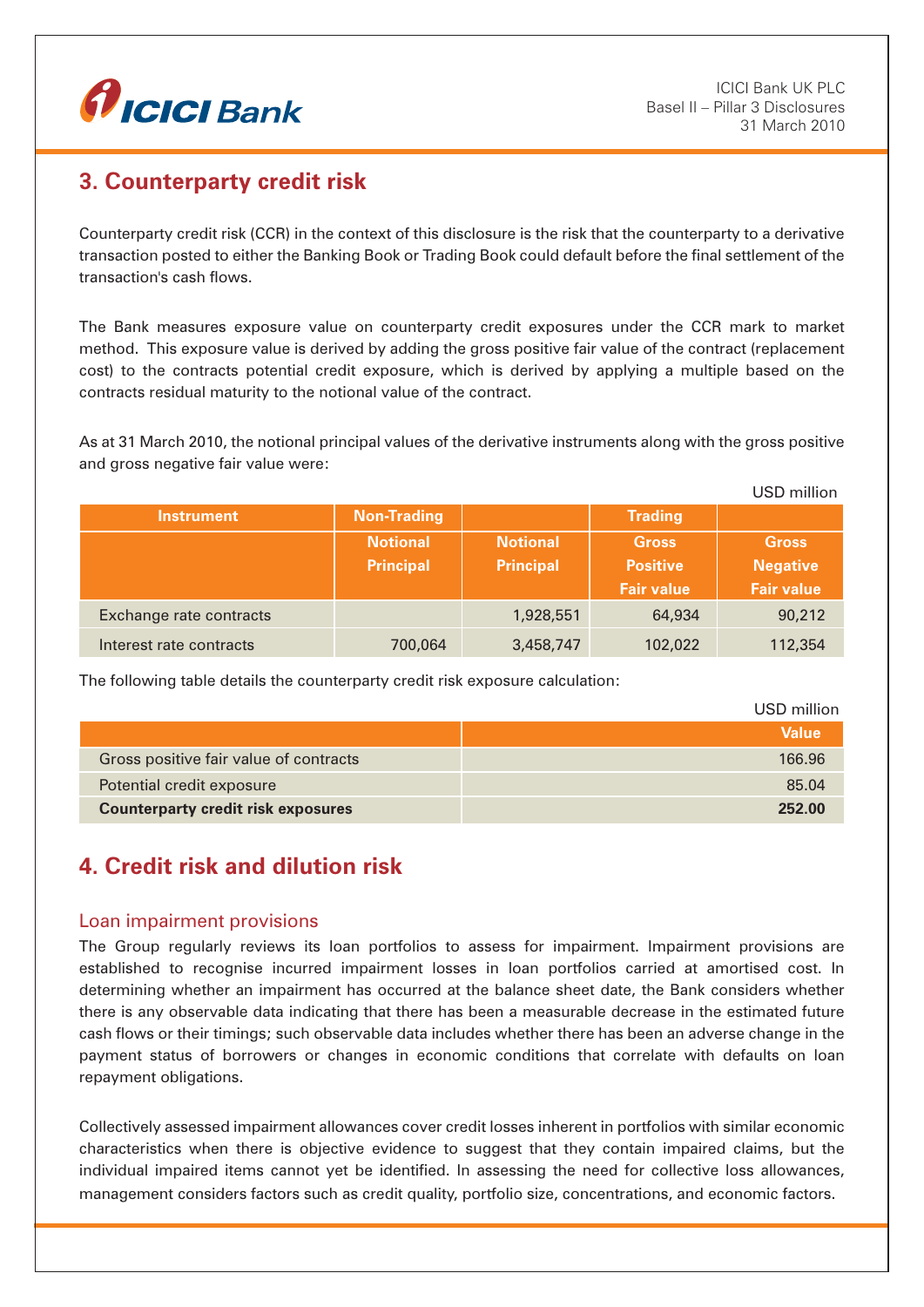

The following tables show amounts of the impaired and past due loans for the Bank as at 31 March 2010.

|                        |                            |                              | USD million  |
|------------------------|----------------------------|------------------------------|--------------|
| <b>Loans and</b>       | <b>Specific impairment</b> | <b>Collective impairment</b> | <b>Total</b> |
| <b>Advances</b>        | allowance                  | allowance                    |              |
| <b>Opening Balance</b> | 5.00                       | 21.81                        | 26.81        |
| New charges            | 21.62                      | (1.37)                       | 20.25        |
| Write-offs             | (4.43)                     | 0.30                         | 4.13         |
| <b>Closing balance</b> | 22.19                      | 20.73                        | 42.93        |

USD million

| <b>Loans and Advances</b>       | <b>Specific impairment allowance</b> |
|---------------------------------|--------------------------------------|
| <b>Europe and North America</b> | 12.81                                |
| India                           | 0.00                                 |
| Rest of the world               | 9.38                                 |
| <b>Closing balance</b>          | 22.19                                |

#### USD million

| <b>AFS Securities</b>  | Specific impairment allowance |
|------------------------|-------------------------------|
| <b>Opening Balance</b> | 91.44                         |
| New charges            | 0.00                          |
| Write-offs             | (75.42)                       |
| <b>Closing balance</b> | 16.02                         |

#### USD million

| <b>Loans and Advances</b> | Specific impairment allowance |
|---------------------------|-------------------------------|
| <b>Opening Balance</b>    | 91.44                         |
| New charges               | 0.00                          |
| Write-offs                | (75.42)                       |
| <b>Closing balance</b>    | 16.02                         |

## Valuation of financial instruments

The Bank values its investments at fair market value. The best evidence of fair value is a quoted price in an actively traded market. If the market for a financial instrument is not active, a valuation technique is used. The majority of valuation techniques employ only observable market data, and so the reliability of the fair value measurement is high. However, certain financial instruments are valued on the basis of valuation techniques that feature one or more significant inputs that are not market observable. Valuation techniques that rely to a greater extent on non-observable inputs require a higher level of management judgement to calculate a fair value than those based wholly on observable inputs.

Valuation techniques used to calculate fair values include comparisons with similar financial instruments for which market observable prices exist. When valuing instruments by reference to comparable instruments, management takes into account the maturity, structure and rating of the instrument with which the position held is being compared.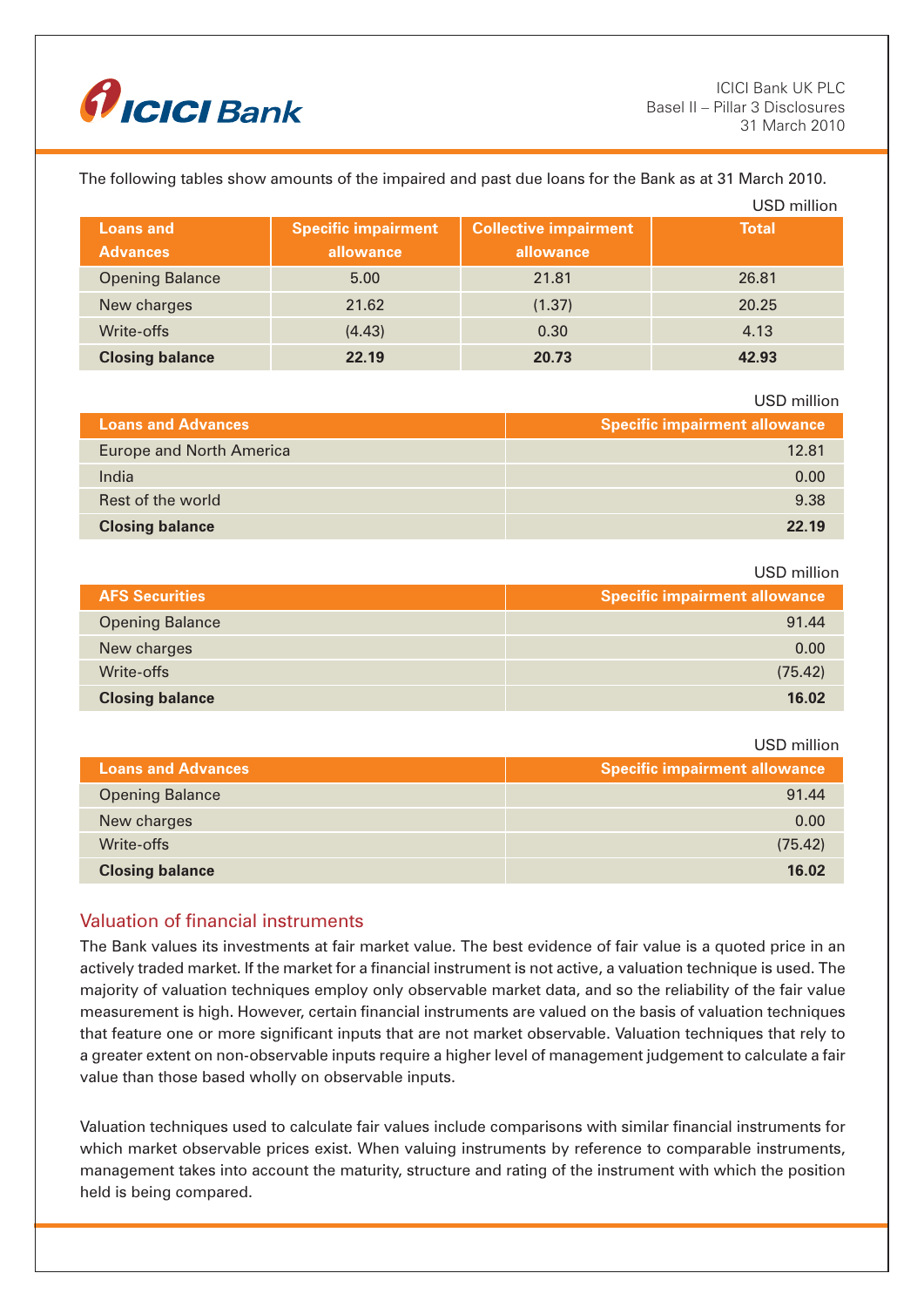

## Analysis of credit risk exposures

The following tables detail the Bank's regulatory credit risk exposures as on 31 March 2010.

(i) Analysis of exposure by asset class

|                                                 | USD million                                     |
|-------------------------------------------------|-------------------------------------------------|
| <b>Asset class</b>                              | Risk exposure as at 31 <sup>st</sup> March 2010 |
| Central government or central banks             | 35.28                                           |
| Institutions                                    | 2,391.81                                        |
| Corporate                                       | 4,165.03                                        |
| Retail                                          | 0.82                                            |
| Securitised investments                         | 340.71                                          |
| Short term claims on institutions or corporates | 735.43                                          |
| CIU                                             | 35.42                                           |
| Other items                                     | 347.44                                          |
| <b>Total</b>                                    | 8,051.93                                        |

(ii) Geographic distribution of exposures (based on country of residence or domicile) by significant asset class

|                                 | USD million           |
|---------------------------------|-----------------------|
| <b>Exposure to corporate in</b> | <b>Exposure value</b> |
| <b>Europe and North America</b> | 1,956.58              |
| India                           | 796.70                |
| Rest of the world               | 1,411.75              |
| <b>Total</b>                    | 4,165.03              |

|                                    | USD million           |
|------------------------------------|-----------------------|
| <b>Exposure to institutions in</b> | <b>Exposure value</b> |
| <b>Europe and North America</b>    | 2,148.51              |
| India                              | 168.50                |
| Rest of the world                  | 810.24                |
| <b>Total</b>                       | 3,127.24              |

USD million

| <b>Exposure to securitised investments in</b> | <b>Exposure value</b> |
|-----------------------------------------------|-----------------------|
| <b>Europe and North America</b>               | 340.71                |
| India                                         |                       |
| Rest of the world                             |                       |
| <b>Total</b>                                  | 340.71                |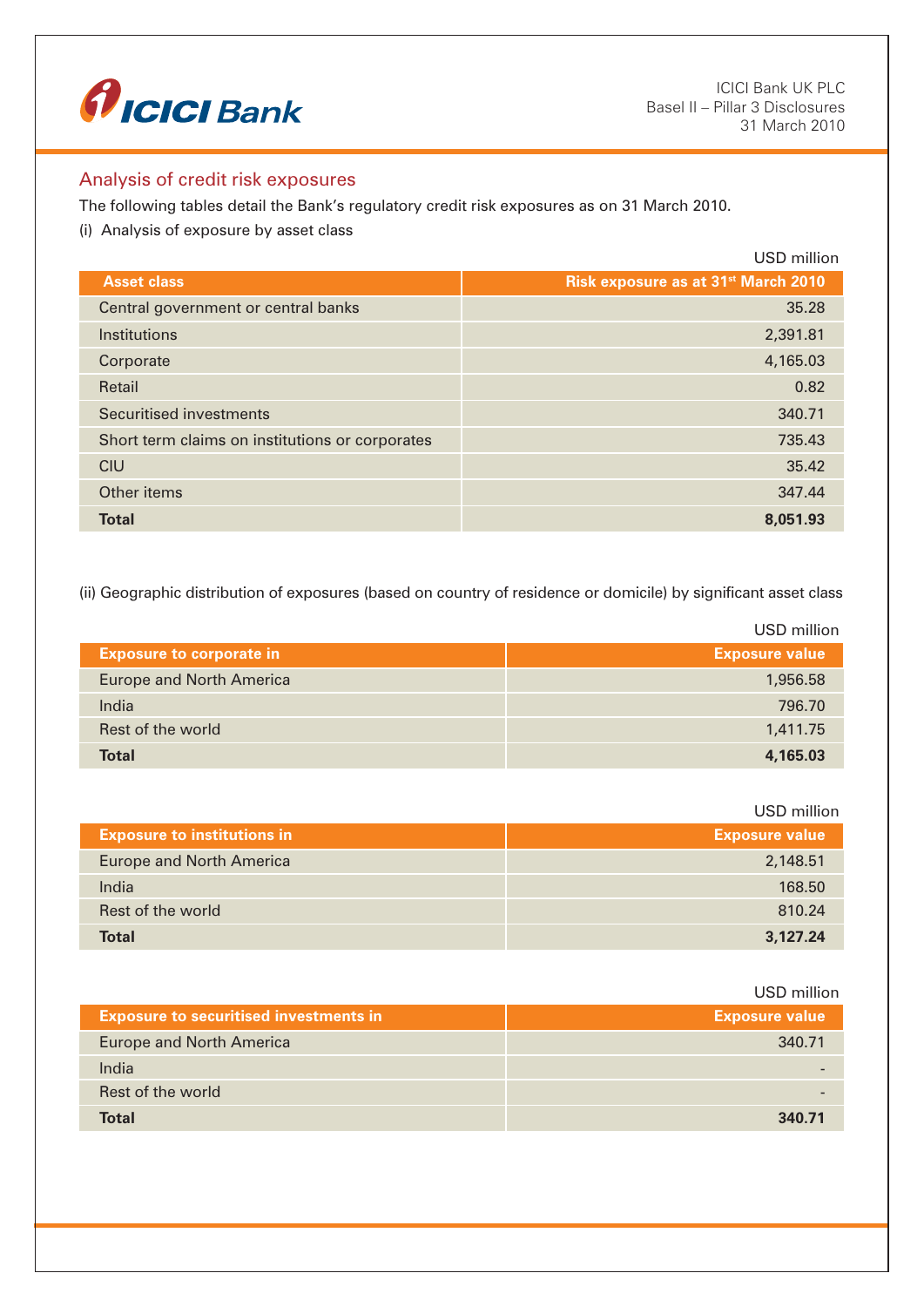

#### (iii) Residual maturity breakdown of exposures by significant asset class

|                                               | USD million           |
|-----------------------------------------------|-----------------------|
| <b>Exposure to corporate with maturity of</b> | <b>Exposure value</b> |
| Over 5 years                                  | 216.82                |
| 5 years or less but over 1 year               | 2,240.67              |
| 1 year or less but over 3 months              | 1,135.65              |
| 3 months or less                              | 571.89                |
| <b>Total</b>                                  | 4,165,03              |

|                                                  | USD million           |
|--------------------------------------------------|-----------------------|
| <b>Exposure to institutions with maturity of</b> | <b>Exposure value</b> |
| Over 5 years                                     | 111.71                |
| 5 years or less but over 1 year                  | 1,486.80              |
| 1 year or less but over 3 months                 | 282.64                |
| 3 months or less                                 | 1,246.09              |
| <b>Total</b>                                     | 3,127,24              |

#### USD million

| <b>Exposure to securitised investments with maturity of</b> | <b>Exposure value</b> |
|-------------------------------------------------------------|-----------------------|
| Over 5 years                                                | 320.52                |
| 5 years or less but over 1 year                             | 20.19                 |
| 1 year or less but over 3 months                            |                       |
| 3 months or less                                            |                       |
| <b>Total</b>                                                | 340 71                |

# **5. Credit risk: Standardised approach**

The Bank uses external credit assessments provided by Moody's, Standard & Poor's and Fitch. These are all recognised by the FSA as eligible external credit assessment institutions (ECAI) for the purpose of calculating credit risk requirements under the standardised approach.

The following table details the ECAIs used for the standardised credit risk exposure classes.

| <b>Asset class</b>                  | ECAI                              |
|-------------------------------------|-----------------------------------|
| Central government or central banks | Standard & Poor's, Moody's, Fitch |
| <i><u><b>Institutions</b></u></i>   | Standard & Poor's, Moody's, Fitch |
| Corporate                           | Standard & Poor's, Moody's, Fitch |
| Securitised investments             | Standard & Poor's, Moody's, Fitch |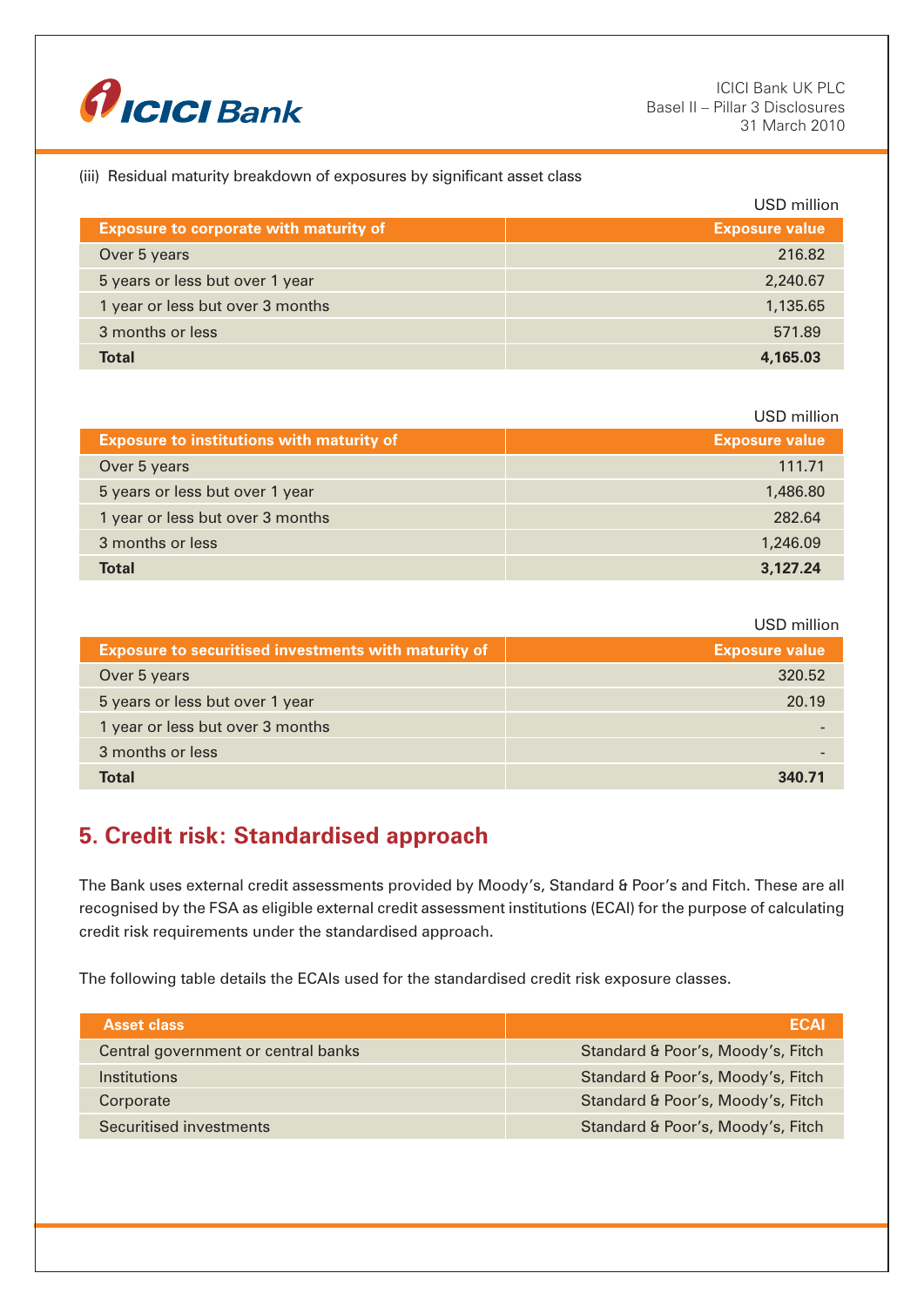

The following tables detail the standardised credit risk exposures by credit quality steps (CQS):

| <b>CQS</b> for corporate<br>exposure | <b>Risk weight %</b> | <b>Exposure</b><br><b>USD million</b> | <b>Exposure after</b><br>credit risk mitigation<br><b>USD million</b> |
|--------------------------------------|----------------------|---------------------------------------|-----------------------------------------------------------------------|
|                                      | 20.00%               | 0.00                                  | 0.00                                                                  |
| $\overline{2}$                       | 50.00%               | 9.74                                  | 9.74                                                                  |
| 3                                    | 100.00%              | 30.33                                 | 30.33                                                                 |
| $\overline{4}$                       | 100.00%              | 200.00                                | 200.00                                                                |
| 5                                    | 150.00%              | 28.56                                 | 28.56                                                                 |
| 6                                    | 150.00%              | 0.00                                  | 0.00                                                                  |
| Unrated - Non default                | 100.00%              | 3,845.45                              | 3,827.22                                                              |
| Unrated - Past due                   | 100.00%              | 34.15                                 | 34.15                                                                 |
| Unrated - Defaulted                  | 150.00%              | 16.81                                 | 16.81                                                                 |
| <b>Total</b>                         |                      | 4,165.03                              | 4,146.80                                                              |

| <b>CQS</b> for short term<br>institutional | <b>Risk weight %</b> | <b>Exposure</b><br><b>USD million</b> | <b>Exposure after</b><br>credit risk mitigation |
|--------------------------------------------|----------------------|---------------------------------------|-------------------------------------------------|
| exposure                                   |                      |                                       | <b>USD million</b>                              |
|                                            | 20.00%               | 519.20                                | 519.20                                          |
| $\overline{2}$                             | 50.00%               | 890.77                                | 890.77                                          |
| 3                                          | 50.00%               | 823.54                                | 823.54                                          |
| $\overline{4}$                             | 100.00%              | 13.61                                 | 13.61                                           |
| 5                                          | 100.00%              | 0.00                                  | 0.00                                            |
| $6\phantom{1}$                             | 150.00%              | 20.85                                 | 20.85                                           |
| Unrated - Non default                      | 50.00%               | 123.83                                | 123.83                                          |
| Unrated - Past due                         | 50.00%               | 0.00                                  | 0.00                                            |
| Unrated - Defaulted                        | 150.00%              | 0.00                                  | 0.00                                            |
| <b>Total</b>                               |                      | 2,391.81                              | 2,391.81                                        |

| <b>CQS</b> for short term<br><i>institutional</i><br>exposure | <b>Risk weight %</b> | <b>Exposure</b><br><b>USD million</b> | <b>Exposure after</b><br>credit risk mitigation<br><b>USD million</b> |
|---------------------------------------------------------------|----------------------|---------------------------------------|-----------------------------------------------------------------------|
| $\mathbf{1}$                                                  | 20.00%               | 38.04                                 | 38.04                                                                 |
| $\overline{2}$                                                | 20.00%               | 570.36                                | 570.36                                                                |
| 3                                                             | 20.00%               | 77.46                                 | 77.46                                                                 |
| $\overline{4}$                                                | 50.00%               | 0.00                                  | 0.00                                                                  |
| $5\phantom{1}$                                                | 50.00%               | 0.00                                  | 0.00                                                                  |
| $6\phantom{1}$                                                | 150.00%              | 0.00                                  | 0.00                                                                  |
| Unrated - Non default                                         | 20.00%1              | 49.57                                 | 49.57                                                                 |
| Unrated - Past due                                            | 20.00%1              | 0.00                                  | 0.00                                                                  |
| Unrated - Defaulted                                           | 150.00%              | 0.00                                  | 0.00                                                                  |
| <b>Total</b>                                                  |                      | 735.43                                | 735.43                                                                |

*1 Subject to Sovereign rating*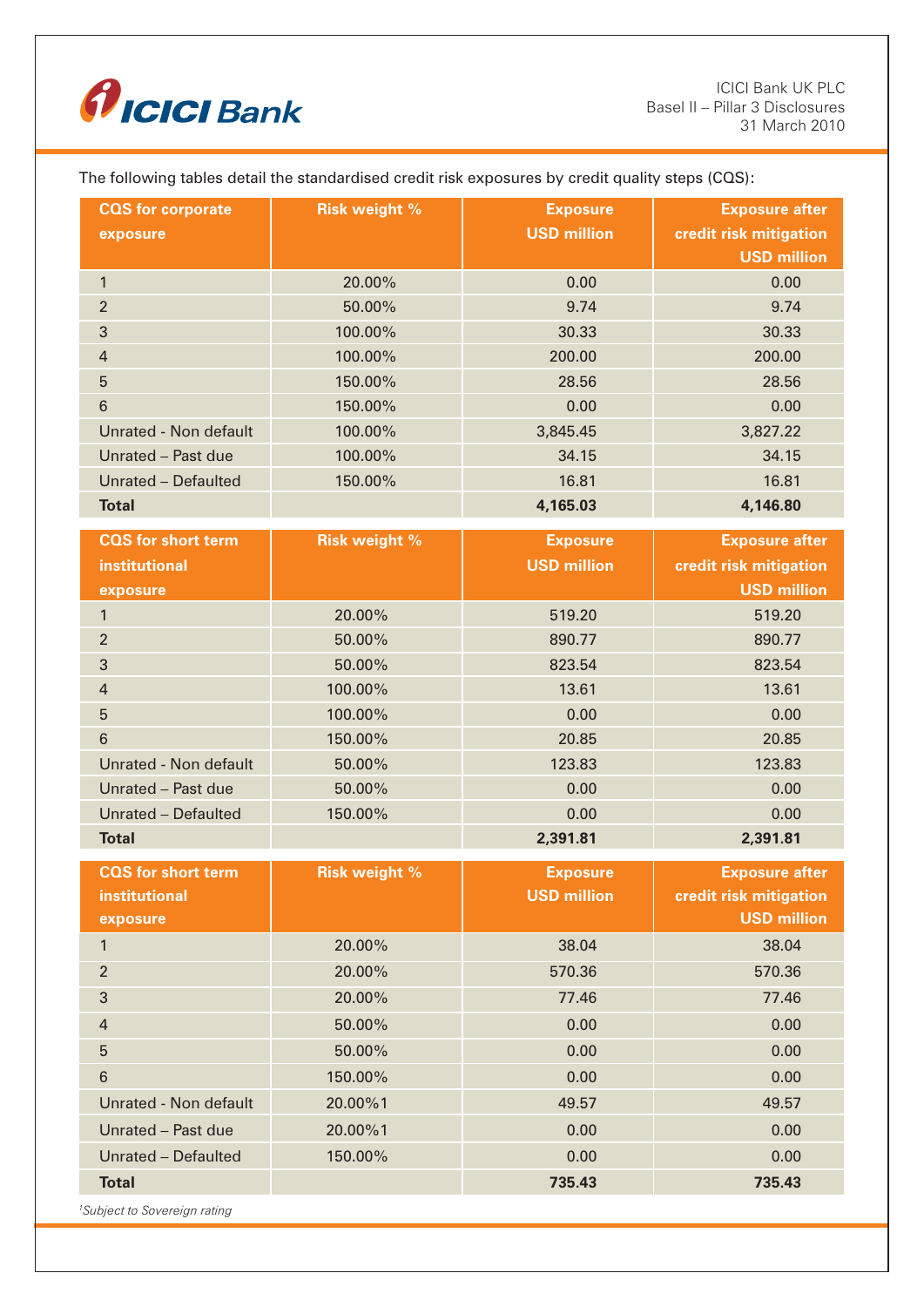

| <b>CQS</b> for securitised<br><b>investments</b> | <b>Risk weight %</b> | <b>Exposure</b><br><b>USD million</b> | <b>Exposure after</b><br>credit risk mitigation<br><b>USD million</b> |
|--------------------------------------------------|----------------------|---------------------------------------|-----------------------------------------------------------------------|
|                                                  | 20.00%               | 152.46                                | 240.76                                                                |
| $\mathfrak{p}$                                   | 50.00%               | 84.42                                 | 68.32                                                                 |
| 3                                                | 100.00%              | 83.31                                 | 73.45                                                                 |
| 4                                                | 350,00%              | 20.53                                 | 20.53                                                                 |
| <b>Total</b>                                     |                      | 340.71                                | 340.71                                                                |

| <b>CQS</b> for central<br>government or<br>central banks | <b>Risk weight %</b> | <b>Exposure</b><br><b>USD million</b> | <b>Exposure after</b><br>credit risk mitigation<br><b>USD million</b> |
|----------------------------------------------------------|----------------------|---------------------------------------|-----------------------------------------------------------------------|
|                                                          | $0.00\%$             | 35.28                                 | 35.28                                                                 |
| <b>Total</b>                                             |                      | 35.28                                 | 35.28                                                                 |

Fixed assets and other assets attract a risk weight of 100%.

# **6. Exposures to equities in the non-trading book**

The Bank has exposure to equities in the non-trading book as of 31 March, 2010.

| <b>CQS for CIU</b>    | <b>Risk weight %</b> | <b>Exposure</b><br><b>USD million</b> | <b>Exposure after</b><br>credit risk mitigation<br><b>USD million</b> |
|-----------------------|----------------------|---------------------------------------|-----------------------------------------------------------------------|
| Unrated - Non default | $100.00\%$           | 35.42                                 | 35.42                                                                 |
| Total                 |                      | 35.42                                 | 35.42                                                                 |

# **7. Exposures to interest rate risk in the non-trading book**

Interest rate risk – Interest rate risk is defined as the exposure of a bank's financial condition to adverse movements in interest rates. Earnings from interest sensitive investments and the overall value of the investment portfolio will be impacted by changes in interest rates.

The Treasury Policy Manual currently sets out the measurement process to include the use of re-pricing gap reports and estimation of the sensitivity of the Bank's net interest income to a 100 basis points adverse change in the level of interest rates (defined as Earnings at Risk). The various limits set for interest rate risk are monitored and the utilisations reported to Asset Liability Management Committee (ALCO) and BRCC on a periodic basis.